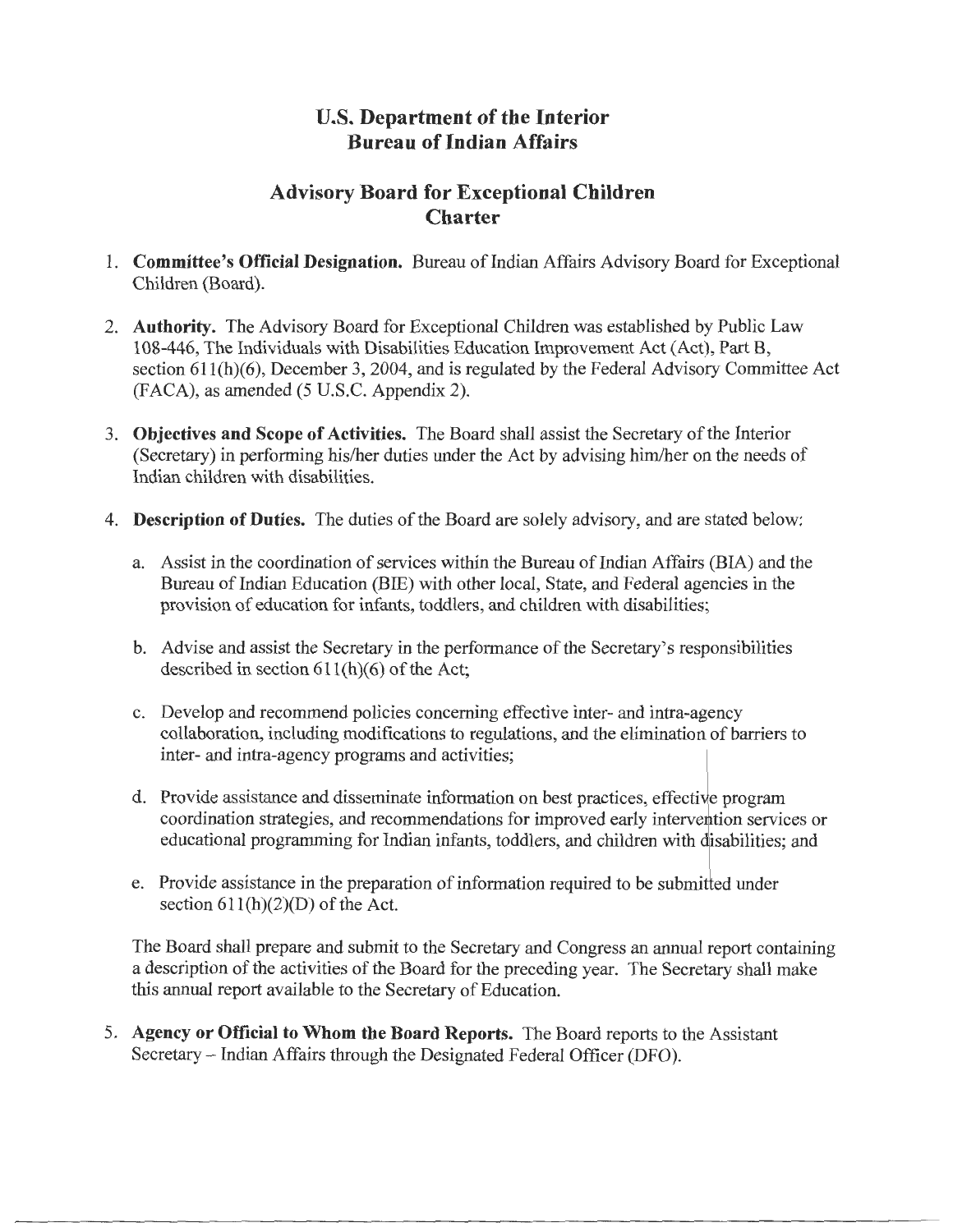- 6. **Support.** Administrative support for the Board will be provided by the BIE, Division of Performance and Accountability, Special Education.
- 7. **Estimated Annual Operating Costs and Staff Years.** The annual operating costs associated with supporting the Board's functions are estimated to be \$150,000, including all direct and indirect expenses and .05 staff years.
- 8. **Designated Federal Officer.** The DFO is an Education Specialist, BIE, Division of Performance and Accountability, who is a full-time Federal employee appointed in accordance with Agency procedures. The DFO will approve or call all Board and subcommittee meetings, prepare and approve all meeting agendas, attend all Board and subcommittee meetings, adjourn any meeting when the DFO determines adjournment to be in the public interest, and chair meetings when directed to do so by the Assistant Secretary - Indian Affairs.
- 9. **Estimated Number and Frequency of Meetings.** The Board will meet approximately two times per year, and at such times as designated by the DFO.
- 10. **Duration.** Continuing
- 11. **Termination.** The Board is subject to biennial review and will be inactive 2 years from the date the charter is filed, unless prior to that date, it is renewed in accordance with section 14 of the FACA. The Board will not meet or take any action without a valid current charter.

## 12. **Membership and Designation.**

a. The Board shall be composed of members involved in or concerned with the education and provision of services to Indian infants, toddlers, children, and youth with disabilities. The Board composition will reflect a broad range of viewpoints and will include members from among the following interest groups:

*Non-Federal Members:* 

- Indian persons with disabilities
- Indian parents or guardians of children with disabilities
- Teachers of children with disabilities
- Service providers to children with disabilities
- State education officials
- Local education officials
- Tribes or tribal organizations
- State Interagency Coordinating Councils under section 641 of the Act in States having Indian reservations

*Federal Members:* 

• BIA and BIE employees